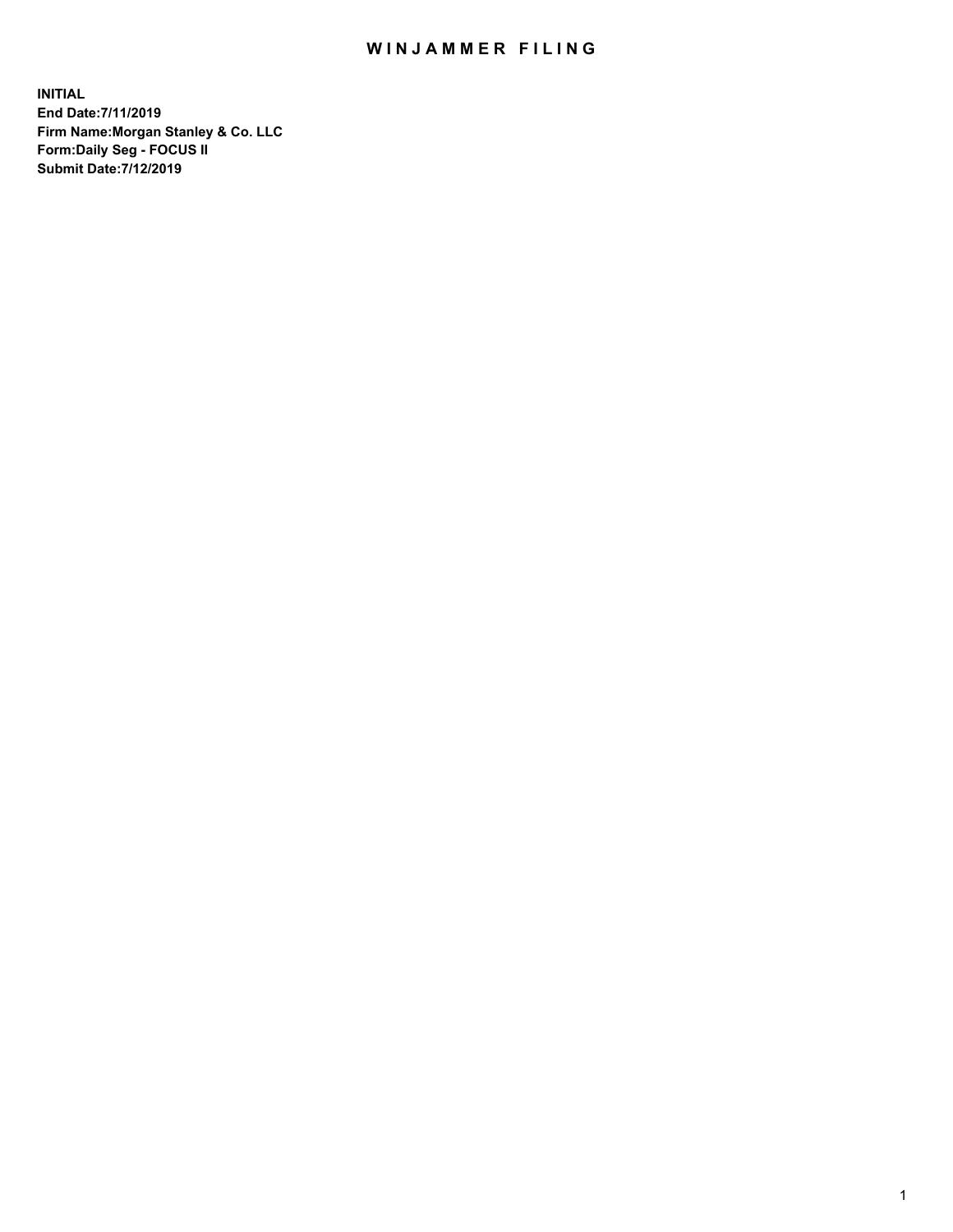**INITIAL End Date:7/11/2019 Firm Name:Morgan Stanley & Co. LLC Form:Daily Seg - FOCUS II Submit Date:7/12/2019 Daily Segregation - Cover Page**

| Name of Company                                                                                                                                                                                                                                                                                                               | Morgan Stanley & Co. LLC                                    |
|-------------------------------------------------------------------------------------------------------------------------------------------------------------------------------------------------------------------------------------------------------------------------------------------------------------------------------|-------------------------------------------------------------|
| <b>Contact Name</b>                                                                                                                                                                                                                                                                                                           | <b>Ikram Shah</b>                                           |
| <b>Contact Phone Number</b>                                                                                                                                                                                                                                                                                                   | 212-276-0963                                                |
| <b>Contact Email Address</b>                                                                                                                                                                                                                                                                                                  | Ikram.shah@morganstanley.com                                |
| FCM's Customer Segregated Funds Residual Interest Target (choose one):<br>a. Minimum dollar amount: ; or<br>b. Minimum percentage of customer segregated funds required:% ; or<br>c. Dollar amount range between: and; or<br>d. Percentage range of customer segregated funds required between:% and%.                        | 235,000,000<br><u>0</u><br><u>00</u><br>0 <sup>0</sup>      |
| FCM's Customer Secured Amount Funds Residual Interest Target (choose one):<br>a. Minimum dollar amount: ; or<br>b. Minimum percentage of customer secured funds required:%; or<br>c. Dollar amount range between: and; or<br>d. Percentage range of customer secured funds required between:% and%.                           | 140,000,000<br><u>0</u><br>0 <sub>0</sub><br>0 <sub>0</sub> |
| FCM's Cleared Swaps Customer Collateral Residual Interest Target (choose one):<br>a. Minimum dollar amount: ; or<br>b. Minimum percentage of cleared swaps customer collateral required:%; or<br>c. Dollar amount range between: and; or<br>d. Percentage range of cleared swaps customer collateral required between:% and%. | 92,000,000<br><u>0</u><br>0 Q<br>00                         |

Attach supporting documents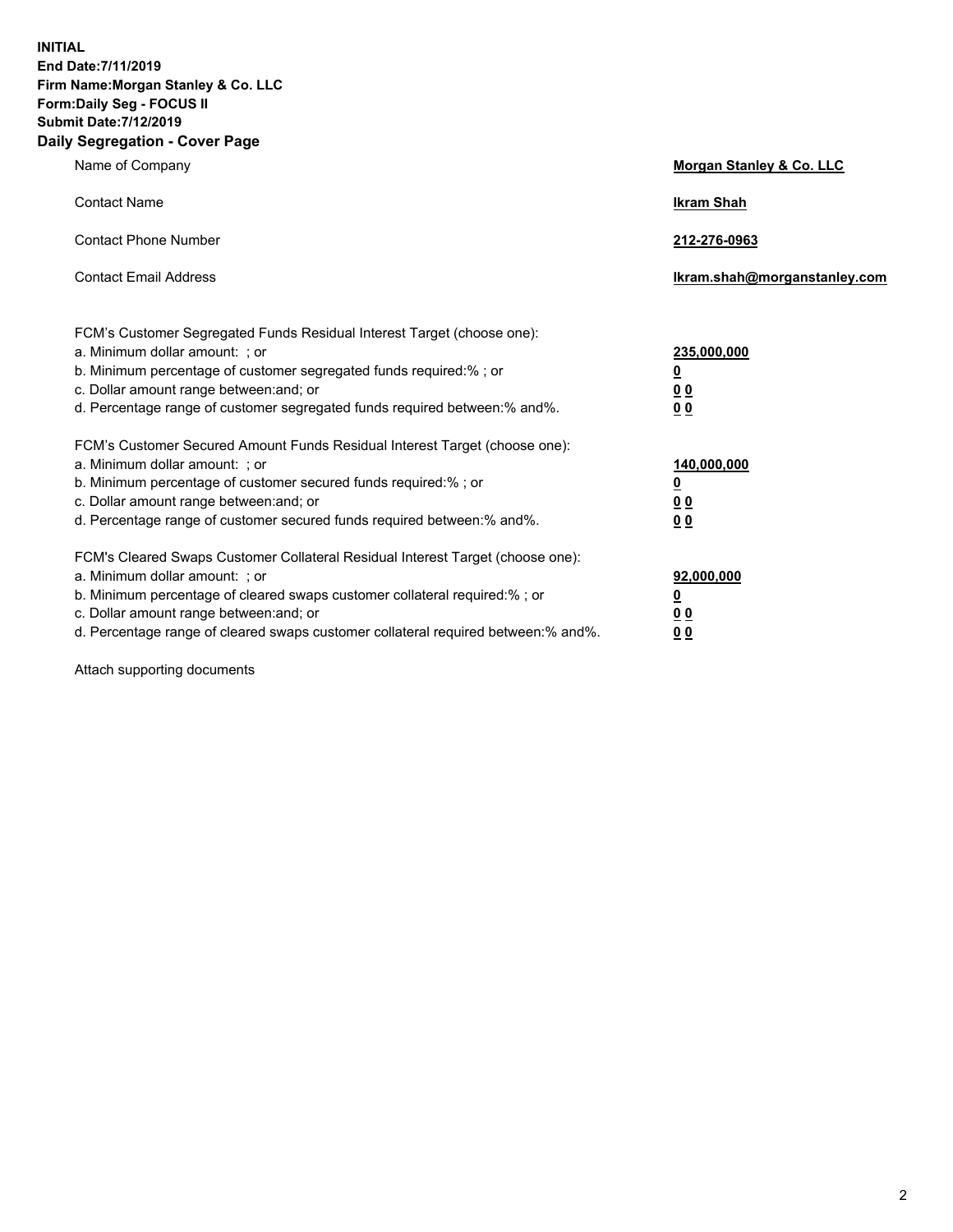## **INITIAL End Date:7/11/2019 Firm Name:Morgan Stanley & Co. LLC Form:Daily Seg - FOCUS II Submit Date:7/12/2019**

## **Daily Segregation - Secured Amounts**

|          | Foreign Futures and Foreign Options Secured Amounts                                                                                |                                                 |
|----------|------------------------------------------------------------------------------------------------------------------------------------|-------------------------------------------------|
|          | Amount required to be set aside pursuant to law, rule or regulation of a foreign                                                   | $0$ [7305]                                      |
|          | government or a rule of a self-regulatory organization authorized thereunder                                                       |                                                 |
| 1.       | Net ledger balance - Foreign Futures and Foreign Option Trading - All Customers                                                    |                                                 |
|          | A. Cash                                                                                                                            | 2,815,402,085 [7                                |
|          | B. Securities (at market)                                                                                                          | 2,552,182,204 [7                                |
| 2.       | Net unrealized profit (loss) in open futures contracts traded on a foreign board of trade                                          | 238,607,930 [732                                |
| 3.       | Exchange traded options                                                                                                            |                                                 |
|          | a. Market value of open option contracts purchased on a foreign board of trade                                                     | 16,226,169 [7335                                |
|          | b. Market value of open contracts granted (sold) on a foreign board of trade                                                       | <mark>-11,335,943</mark> [733                   |
| 4.<br>5. | Net equity (deficit) (add lines 1.2. and 3.)                                                                                       | 5,611,082,445 [7                                |
|          | Account liquidating to a deficit and account with a debit balances - gross amount                                                  | 102,405,753 [735                                |
| 6.       | Less: amount offset by customer owned securities<br>Amount required to be set aside as the secured amount - Net Liquidating Equity | -101,618,503 <sub>[73</sub><br>5,611,869,695 [7 |
|          | Method (add lines 4 and 5)                                                                                                         |                                                 |
| 7.       | Greater of amount required to be set aside pursuant to foreign jurisdiction (above) or line                                        | 5,611,869,695 [7                                |
|          | 6.                                                                                                                                 |                                                 |
|          | FUNDS DEPOSITED IN SEPARATE REGULATION 30.7 ACCOUNTS                                                                               |                                                 |
| 1.       | Cash in banks                                                                                                                      |                                                 |
|          | A. Banks located in the United States                                                                                              | 250,410,762 [750                                |
|          | B. Other banks qualified under Regulation 30.7                                                                                     | 228,244,073 [752                                |
|          |                                                                                                                                    | [7530]                                          |
| 2.       | Securities                                                                                                                         |                                                 |
|          | A. In safekeeping with banks located in the United States                                                                          | 804,876,165 [754                                |
|          | B. In safekeeping with other banks qualified under Regulation 30.7                                                                 | 0 [7560] 804,876                                |
| 3.       | Equities with registered futures commission merchants                                                                              |                                                 |
|          | A. Cash                                                                                                                            | 5,841,480 [7580]                                |
|          | <b>B.</b> Securities                                                                                                               | $0$ [7590]                                      |
|          | C. Unrealized gain (loss) on open futures contracts                                                                                | 1,247,686 [7600]                                |
|          | D. Value of long option contracts                                                                                                  | $0$ [7610]                                      |
|          | E. Value of short option contracts                                                                                                 | 0 [7615] 7,089,1                                |
| 4.       | Amounts held by clearing organizations of foreign boards of trade                                                                  |                                                 |
|          | A. Cash                                                                                                                            | $0$ [7640]                                      |
|          | <b>B.</b> Securities                                                                                                               | $0$ [7650]                                      |
|          | C. Amount due to (from) clearing organization - daily variation                                                                    | $0$ [7660]                                      |
|          | D. Value of long option contracts                                                                                                  | $0$ [7670]                                      |
|          | E. Value of short option contracts                                                                                                 | 0 [7675] 0 [7680]                               |
| 5.       | Amounts held by members of foreign boards of trade                                                                                 |                                                 |
|          | A. Cash<br><b>B.</b> Securities                                                                                                    | 2,523,721,992 [7<br>1,747,306,039 [7            |
|          | C. Unrealized gain (loss) on open futures contracts                                                                                | 237,360,244 [772                                |
|          | D. Value of long option contracts                                                                                                  | 16,226,169 [7730                                |
|          | E. Value of short option contracts                                                                                                 | -11,335,943 [773                                |
|          |                                                                                                                                    | [7740]                                          |
| 6.       | Amounts with other depositories designated by a foreign board of trade                                                             | $0$ [7760]                                      |
| 7.       | Segregated funds on hand                                                                                                           | $0$ [7765]                                      |
| 8.       | Total funds in separate section 30.7 accounts                                                                                      | 5,803,898,667 [7                                |
| 9.       | Excess (deficiency) Set Aside for Secured Amount (subtract line 7 Secured Statement                                                | 192,028,972 [738                                |
|          | Page 1 from Line 8)                                                                                                                |                                                 |

- 10. Management Target Amount for Excess funds in separate section 30.7 accounts **140,000,000** [7780]
- 11. Excess (deficiency) funds in separate 30.7 accounts over (under) Management Target **52,028,972** [7785]

 A. Cash **2,815,402,085** [7315]  $B. 182, 204$  [7317] 207,930 [7325]

a. 169 [7335] **35,943** [7337] **082,445** [7345] 65, 753 [7351] Less: amount offset by customer owned securities **-101,618,503** [7352] **787,250** [7354] **5,611,869,695** [7355]

## **5,611,869,695** [7360]

A. **10,762** [7500] B. Other banks qualified under Regulation 30.7 **228,244,073** [7520] **478,654,835** [(

876,165<sup>[7540]</sup>  $60]$  **804,876,165** [7570]

E. Value of short option contracts **0** [7615] **7,089,166** [7620]

 A. Cash **2,523,721,992** [7700] B. Securities **1,747,306,039** [7710] 60,244 [7720] **0. 169** [7730] E. Value of short option contracts **-11,335,943** [7735] **4,513,278,501**  $)]$ 898,667 [7770] **192,028,972** [7380]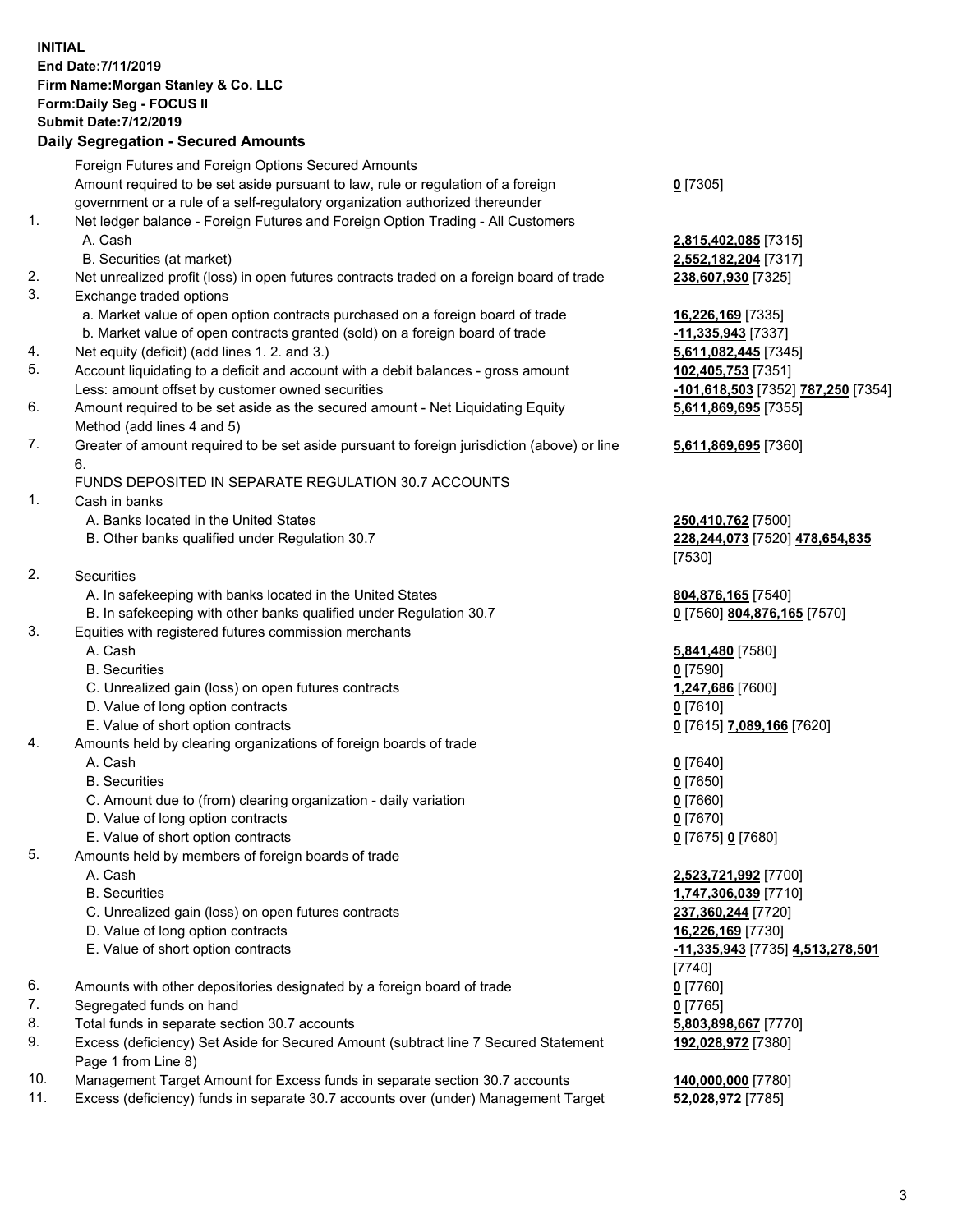**INITIAL End Date:7/11/2019 Firm Name:Morgan Stanley & Co. LLC Form:Daily Seg - FOCUS II Submit Date:7/12/2019 Daily Segregation - Segregation Statement** SEGREGATION REQUIREMENTS(Section 4d(2) of the CEAct) 1. Net ledger balance A. Cash **6,460,738,509** [7010] B. Securities (at market) **5,997,340,590** [7020] 2. Net unrealized profit (loss) in open futures contracts traded on a contract market **3,185,715,427** [7030] 3. Exchange traded options A. Add market value of open option contracts purchased on a contract market **483,398,178** [7032] B. Deduct market value of open option contracts granted (sold) on a contract market **-320,543,999** [7033] 4. Net equity (deficit) (add lines 1, 2 and 3) **15,806,648,705** [7040] 5. Accounts liquidating to a deficit and accounts with debit balances - gross amount **485,723,272** [7045] Less: amount offset by customer securities **-483,509,025** [7047] **2,214,247** [7050] 6. Amount required to be segregated (add lines 4 and 5) **15,808,862,952** [7060] FUNDS IN SEGREGATED ACCOUNTS 7. Deposited in segregated funds bank accounts A. Cash **4,079,994,346** [7070] B. Securities representing investments of customers' funds (at market) **0** [7080] C. Securities held for particular customers or option customers in lieu of cash (at market) **545,425,261** [7090] 8. Margins on deposit with derivatives clearing organizations of contract markets A. Cash **6,157,437,234** [7100] B. Securities representing investments of customers' funds (at market) **0** [7110] C. Securities held for particular customers or option customers in lieu of cash (at market) **5,451,915,329** [7120] 9. Net settlement from (to) derivatives clearing organizations of contract markets **-309,571,709** [7130] 10. Exchange traded options A. Value of open long option contracts **483,398,178** [7132] B. Value of open short option contracts **and the set of open short option contracts -320,543,999** [7133] 11. Net equities with other FCMs A. Net liquidating equity **6,331,794** [7140] B. Securities representing investments of customers' funds (at market) **0** [7160] C. Securities held for particular customers or option customers in lieu of cash (at market) **0** [7170] 12. Segregated funds on hand **0** [7150] 13. Total amount in segregation (add lines 7 through 12) **16,094,386,434** [7180] 14. Excess (deficiency) funds in segregation (subtract line 6 from line 13) **285,523,482** [7190]

- 15. Management Target Amount for Excess funds in segregation **235,000,000** [7194]
- 16. Excess (deficiency) funds in segregation over (under) Management Target Amount Excess

**50,523,482** [7198]